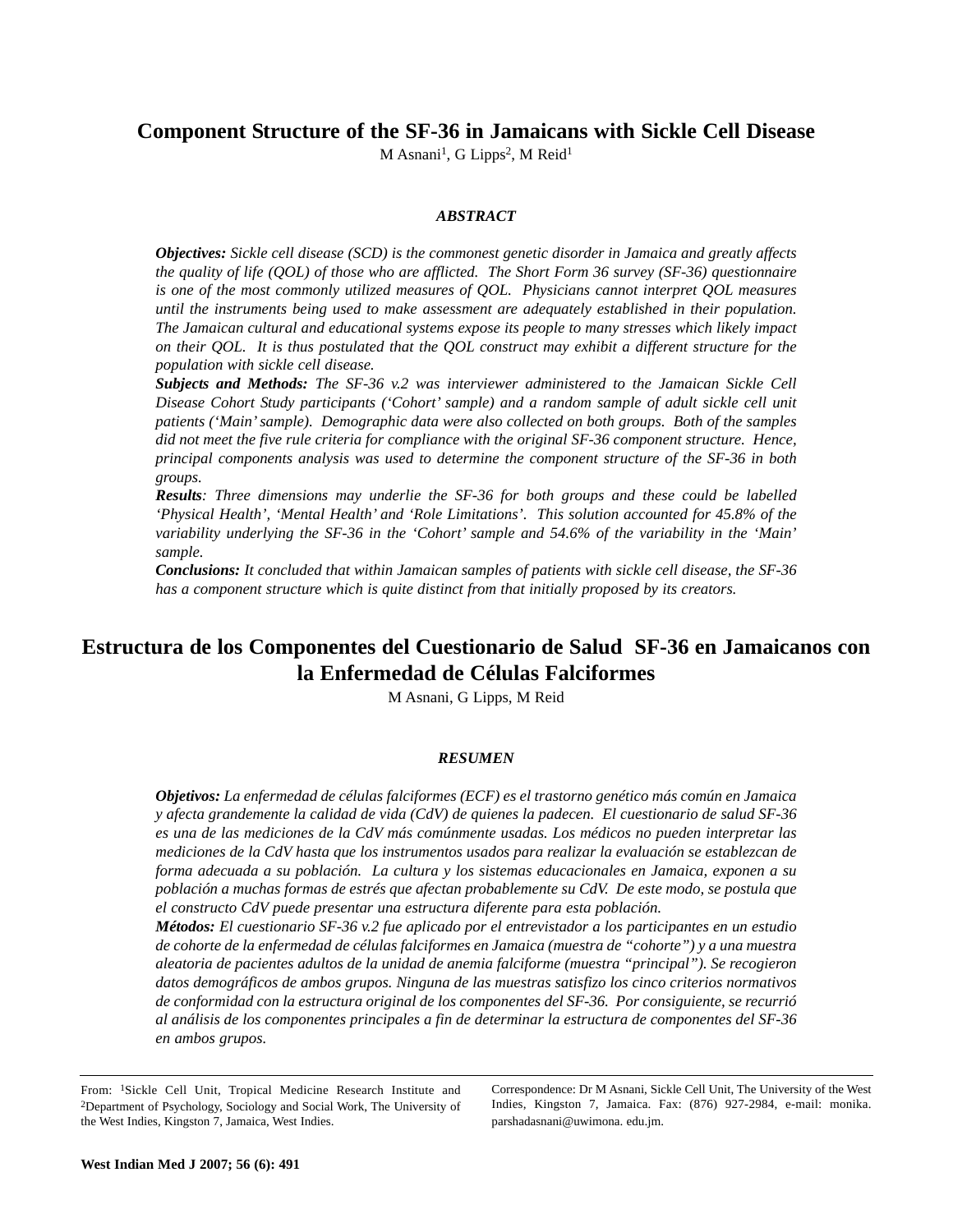*Resultados: Tres dimensiones pueden subyacer en el SF-36 para ambos grupos. Estas pueden ser llamadas "salud física", "salud mental", y "limitaciones de roles". Esta solución dio cuenta del 45.8% de la variabilidad subyacente en el SF-36 en el caso de la muestra de "cohorte" y el 54.6% de la variabilidad en la muestra "principal".*

*Conclusiones: Se concluyó que en las muestras de pacientes de Jamaica con la enfermad de células falciformes, el SF-36 posee una estructura de componentes que puede ser bien distinta de la que inicialmente propusieron sus creadores.* 

#### **West Indian Med J 2007; 56 (6): 492**

## **INTRODUCTION**

Quality of life (QOL) measures are becoming increasingly important in the gamut of measurements that define the burden of disease on an individual (1). They are used not only as a measure of the psychosocial impact of the disease but in evaluating the efficacy of medical treatment (2). Quality of life constructs are usually measured by means of multi-item health status questionnaires. However, it is important to note that these measures should be validated for different populations due to the cultural and other social differences which exist between populations (3). To that end, the World Health Organization QOL (WHOQOL) Group has defined QOL as "an individual's perceptions of their position in life, in the context of the culture and value systems in which they live and in relation to their goals, expectations, standards and concerns" (4).

Sickle Cell Disease (SCD) is a chronic disorder. It is a genetic blood disease that is characterized by the presence of large amounts of abnormal haemoglobin in red blood cells (5). This abnormal haemoglobin causes the red blood cells to assume a rigid sickle-shape in certain physiological and pathological conditions which in turn cause occlusion of blood vessels. The main complication involves unpredictable and sometimes extremely painful crises, usually in bony areas. Long-term complications of the disease involve chronic renal disease, proliferative retinopathy, heart failure, degeneration of bones and joints with chronic pain and disability. The course of this disease may be severe and quite variable among patients. The life expectancy is also considerably shortened to about 42 years in males and 46 years in females (6). Sickle cell disease carries a heavy psychosocial burden impacting on physical, psychological, social and occupational well-being as well as levels of independence (7–13).

There have been attempts made to understand the QOL of patients with SCD. Anie *et al* (10) have looked at coping, pain and QOL in their patients with SCD and found significant impairments on various dimensions of the Short Form 36 survey (SF-36) measure of QOL. Kater *et al* (14) found that children with SCD as well as their parents scored significantly lower on the items: general physical, motor and independent daily functioning and on occurrence of negative emotions on a Children's QOL instrument. The PiSCES (Pain in Sickle Cell Epidemiology Study) group (15), using the SF-36 as their measure of QOL, found that SCD patients experience a lower health-related quality of life than the general population.

The SF-36 is one of the most common, generic measures of QOL (16) and has been used in numerous studies with chronic illnesses. It is also the most frequent measure employed to study QOL in SCD. The SF-36 is a 36-item questionnaire that was designed in the 1980s to provide a generic measure of health status. It has been reported on in over 1000 publications (17). The scale has eight subscales (dimensions) that can be calculated from 35 of the 36 items (one item about self-reported health transition is not included in the scores). All eight subscales are considered to be independent of each other. These eight subscales have been subjected to factor analysis which has resulted in the development of a 'physical health' component and a 'mental health' component (18). The SF-36 has been translated and adapted in 29 countries. Exploratory factor analyses have been used to determine the factor structure of the SF-36 in 10 different populations (19). Social class, culture, educational systems impact on QOL and no doubt do so in SCD patients in Jamaica.

To our knowledge, the SF-36 has not been used to measure QOL in the Jamaican population with SCD. We therefore sought to determine the component structure of the SF-36 in the population of Jamaicans living with SCD.

## **SUBJECTS AND METHODS**

#### **Study participants**

Sickle cell disease is clinically the most important haemoglobinopathy in Jamaica. The Sickle Cell Unit (SCU) of The University of the West Indies (UWI) operates Jamaica's only comprehensive sickle cell centre. For some patients, the SCU acts as the initial and sole healthcare provider. In addition to enrolling patients with SCD who are self-referred or referred from other centres, the clinic offers medical care to persons enrolled in the Jamaica Sickle Cell Cohort Study (JSCCS). These individuals are now between the ages of 23 and 32 years and were initially identified from neonatal screening of 100 000 consecutive non-operative deliveries at a single hospital location, with the identification of 552 cases of sickle cell disease, 315 of whom were homozygous for the  $\beta$ <sup>S</sup> allele. These patients are seen for routine health maintenance checks and for all significant sick events in an attempt to document the natural history of the disease.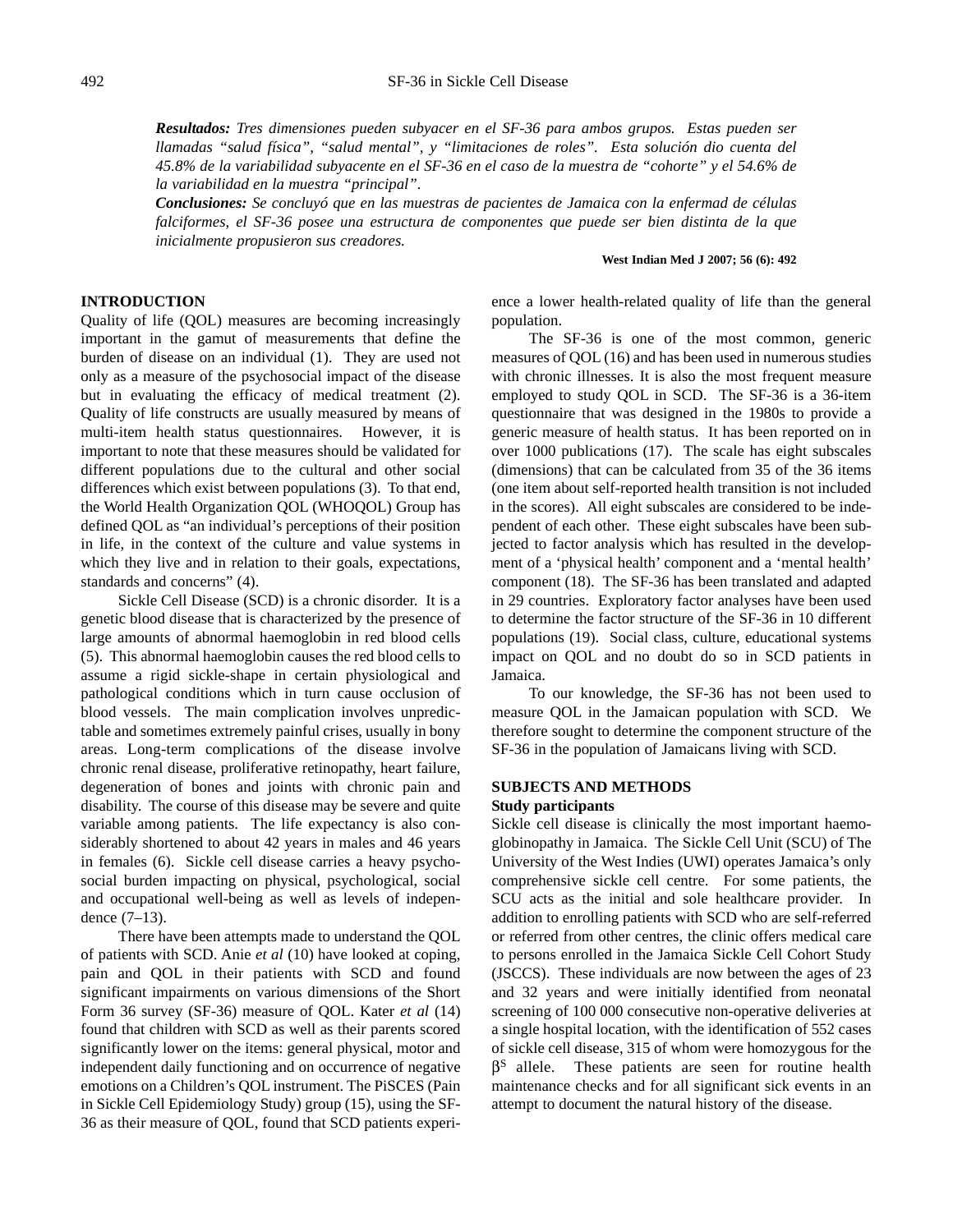Two hundred and thirty-four patients ('Cohort') from the JSCCS presented for their annual cohort review in January–February 2005. The SF-36 was interviewer administered, by a single interviewer, to this group of patients. All patients (who are not part of the JSCCS,  $n = 233$ ) presenting for routine medical evaluation to the SCU during the period April–June 2005 ('Main') were also administered the SF-36 by the same interviewer. All interviews were conducted after participants signed an informed consent. The study was approved by the University Hospital of the West Indies/ University of the West Indies Ethics Committee.

#### **Study Instrument: SF-36**

The SF-36 yields an eight-scale profile of scores as well as physical and mental health summary measures (17). The reliabilities of the eight scales and the two summary measures have been estimated using both internal consistency and test–retest methods. With rare exceptions, published reliability statistics have exceeded the minimum standard of 0.70 recommended for measures used in group comparisons in more than 25 studies; most have exceeded 0.80. Reliability estimates for physical and mental summary scores usually exceed 0.90 (20).

Prior to administration, the SF-36 was pre-tested using a 'think aloud technique'. This helped to establish that the respondents understood the questions and whether they thought the questions were useful in determining the concepts that were being studied From this pre-testing, slight changes to the wording of some of the questions (questions 3b, 6, 9a and 9f) were made.

#### **Analytic strategy**

The five criteria used by Ware *et al* (21) to evaluate support for the hypothesized two-dimensional physical and mental health model for the questionnaire were adopted in the present study. These criteria are as follows: (1) eigenvalues for the first two components greater than one; (2) greater than 60% of the total variance in scale scores explained by the first two components; (3) the Physical Functioning (PF) scale correlating highest with the physical component, followed by the Role Physical (RP) and Bodily Pains (BP) scales, and all three scales correlating lowest with the mental component; (4) the Mental Health (MH) scale correlating highest with the mental component, followed by the Role Emotional (RE) and Social Functioning (SF) scales, and all three scales correlating lowest with the physical component; and (5) the General Health (GH) and Vitality (VT) scales correlating moderately with both physical and mental components, with the GH scale correlating higher with the physical component and the VT correlating higher with the mental component.

In the first portion of the determination of the component structure of the SF-36 in the 'Cohort' and 'Main' samples, the eight SF-36 scale scores were calculated as described in the SF-36 user manual (22). The eight scales were then subjected to Principal Components Analysis (PCA) and compliance with the above five criteria was studied.

In the second part of the structure determination, data from the two samples were submitted to PCA following an exploratory approach. Exploratory PCA using the individual items was conducted as the dimensional structure of the SF-36 in Jamaican samples of sickle cell patients is not known and has not been explored. Several possible solutions within each sample were explored ranging from an eight-component to a two-component solution. Selection of the best number of components to keep in each sample was based on a combination of Kaiser's Rule (eigenvalues greater than one), an inspection of the Scree plot (23, 24), the total amount of variability in the items accounted for by the solution (at least 30% of the total variability in the items), simple structure and psychological meaningfulness. A correlation of 0.40 between an item and the component (component loading) was used to indicate that an SF-36 item loaded on a component. The appropriateness of principal components analysis in each group was assessed via the Kaiser-Meyer-Olkin MSA (measure of sampling adequacy) test (25). The items that did not load on any components (or had poor loadings *ie* component loading < 0.4) were removed from the final model. Also items that did not load in the same manner in the two samples were removed from the final model for the SF-36.

SPSS Version 11.5 for Windows was utilized to conduct the above analyses.

#### **RESULTS**

#### **Demographics**

A total of 234 patients from the Jamaican Sickle Cell Disease Cohort group ('Cohort') participated (100% of those attending the 2005 annual cohort review). From the main clinic group ('Main'), a total number of 233 patients were administered the questionnaire during the study period. The demographic details of the two groups are given in Table 1. As expected, the age ranges and the genotypes for the two groups showed significant differences  $(p < 0.01)$ .

#### **Principal components analysis of the SF-36 subscales**

The eight subscales, as defined by the creators of this instrument, were calculated for each sample. Following this, PCA was then performed on these scale scores for each sample.

For the 'Cohort' sample, only the first two components had eigenvalues greater than 1 (Kaiser's rule for determining number of components to retain). These two components accounted for 62.1% of the total variance in scale scores. For the 'Main' sample, only the first component had an eigenvalue of greater than one with this single component accounting for 54.9% of the total variance in the scale scores.

The rotated component matrix for the 'Cohort' sample (Table 2) suggests that the loadings of the different scales on the components are quite distinct from that proposed by Ware *et al* (21).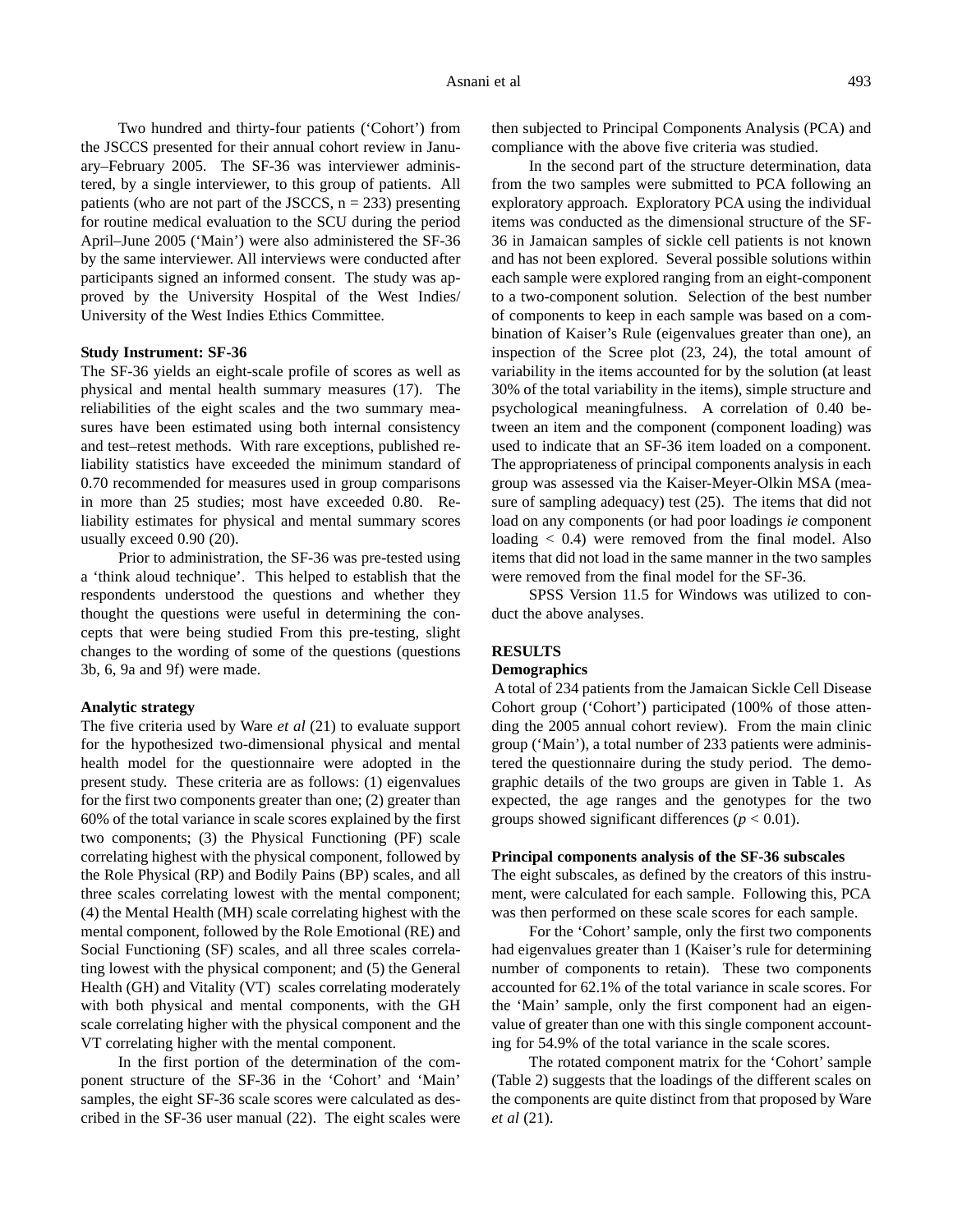Table 1: Demographics of the two samples

| <b>Variable</b>       | Cohort, $n = 234$    | Main, $n = 233$     | <i>p</i> value |
|-----------------------|----------------------|---------------------|----------------|
|                       |                      |                     |                |
| *Age (yrs)            | $27.1 \pm 2.5$       | $35.5 \pm 12.6$     | 0.000          |
| Gender (M:F)          | 103(48.8): 108(51.2) | 88(38.8): 139(61.2) | 0.032          |
| Genotype              |                      |                     | 0.000          |
| SS.                   | 135 (57)             | 177 (76)            |                |
| SC.                   | 72 (31)              | 29(12.5)            |                |
| $SB+$                 | 13(6)                | 9(3.9)              |                |
| S <sub>B</sub> 0      | 7(3)                 | 12(5.2)             |                |
| Others                | 7(3)                 | 6(2.4)              |                |
| <b>Marital Status</b> |                      |                     | 0.039          |
| Single                | 213 (91.3)           | 197 (84.5)          |                |
| Married               | 19 (7.8)             | 27(11.6)            |                |
| Other                 | 2(0.9)               | 9(3.9)              |                |
| <b>Educational</b>    |                      |                     | 0.036          |
| Primary               | 30(13)               | 43 (18.5)           |                |
| Secondary             | 115 (50)             | 132 (56.7)          |                |
| Skills training       | 67(29.1)             | 46 (19.7)           |                |
| Tertiary              | 18(7.8)              | 12(5.2)             |                |

Values in cells are frequencies  $(\%)$  \* values are mean  $\pm$  sd

Table 2: Rotated component matrix for the SF36 scales for 'Cohort' sample

|                      | Component |       |  |
|----------------------|-----------|-------|--|
|                      |           | 2     |  |
| Social functioning   | 0.821     |       |  |
| Role physical        | 0.789     |       |  |
| Role emotional       | 0.713     |       |  |
| Bodily pain          | 0.630     | 0.382 |  |
| Mental health        | 0.576     | 0.491 |  |
| Physical functioning |           | 0.837 |  |
| General health       |           | 0.749 |  |
| Vitality             | 0.498     | 0.635 |  |

#### **PCA on original SF-36 items: sample one ('Cohort')**

Results of the PCA of the data from the 'Cohort' using varimax rotation suggested that three components underlie the SF-36. While an eight-component solution was explored to examine the hypothesized structure of the SF-36, the items did not cluster in any useful manner nor was this the most parsimonious solution. Indeed, some components consisted of only one item. The solution which best met all criteria was the three component solution (Table 3). This three component solution accounted for nearly half (45.8%) of the total variability underlying the SF-36 items. The first component, which accounted for 28.6% of the total variability underlying the SF-36 items, appeared to assess participants' feelings of sadness or depressive affect. The second component, which accounted for 10.4% of the total variability underlying the SF-36 items, appeared to assess interference with physical, occupational and social activities. The final component which accounted for 6.9% of the total variability in SF-36 items appeared to assess physical health. Surprisingly, items

Table 3: Varimax rotated component loading matrix for the 'Cohort' patients

|                 |                                                  |      | Component |      |  |
|-----------------|--------------------------------------------------|------|-----------|------|--|
|                 | SF-36 Item                                       | 1    | 2         | 3    |  |
| Q9H             | Have you been happy                              | 0.76 |           |      |  |
| Q9F             | Felt downhearted and depressed                   | 0.75 |           |      |  |
| Q9D             | Felt calm and cheerful                           | 0.68 |           |      |  |
| Q5B             | Mental Health: Accomplished less than you        |      |           |      |  |
|                 | would like                                       | 0.66 |           |      |  |
| Q5C             | Mental Health: Did work or activities less       |      |           |      |  |
|                 | carefully than usual                             | 0.66 |           |      |  |
| Q9C             | So down in the dumps that nothing could          |      |           |      |  |
|                 | cheer you up                                     | 0.61 |           |      |  |
| Q9B             | Have you been very nervous                       | 0.57 |           |      |  |
| Q5A             | Mental Health: Cut down on amount of time        |      |           |      |  |
|                 | at work or activities                            | 0.56 |           |      |  |
| Q9G             | Felt worn out                                    | 0.55 |           |      |  |
| Q9A             | Feel full of life                                | 0.54 |           |      |  |
| O9I             | Feel tired                                       | 0.53 |           |      |  |
| O9E             | Have a lot of energy                             | 0.49 |           |      |  |
|                 | Q11D My health is excellent                      |      |           |      |  |
| Q1              | In general what is your health?                  |      |           |      |  |
| 011             | I am as healthy as anybody I know                |      |           |      |  |
| Q4B             | Physical Health: Accomplished less than          |      |           |      |  |
|                 | you would like                                   |      | 0.84      |      |  |
| Q4D             | Physical Health: Had difficulty with             |      |           |      |  |
|                 | work or activities                               |      | 0.83      |      |  |
| Q4C             | Physical Health: Limited in kind of work or      |      |           |      |  |
|                 | activities                                       |      | 0.81      |      |  |
| Q4A             | Physical Health: Cut down on time at work or     |      |           |      |  |
|                 | other activities                                 |      | 0.81      |      |  |
| Q8              | Interference of pain on normal work              |      | 0.81      |      |  |
| 07              | Body pains                                       |      | 0.73      |      |  |
| O <sub>10</sub> | Interference of health with social activities    |      | 0.62      |      |  |
| O6              | Interference with social activities              |      | 0.59      |      |  |
|                 | Q11A I get sick a little easier than others      |      |           |      |  |
| Q <sub>2</sub>  | Health in general since last year                |      |           |      |  |
| Q3G             | Health Limitation: Walking more than a mile      |      |           | 0.78 |  |
| Q3H             | Health Limitation: Walking several hundred yards |      |           | 0.72 |  |
| Q3E             | Health Limitation: Climbing one flight of stairs |      |           | 0.72 |  |
| Q3B             | Health Limitation: Moderate activities           |      |           | 0.71 |  |
| Q3I             | Health Limitation: Walking 100 yards             |      |           | 0.66 |  |
| Q3D             | Health Limitation: Climbing many flights         |      |           |      |  |
|                 | of stairs                                        |      |           | 0.64 |  |
| Q3F             | Health Limitation: Bending, kneeling or          |      |           |      |  |
|                 | stooping                                         |      |           | 0.61 |  |
| Q3A             | Health Limitation: Vigorous exercise             |      |           | 0.60 |  |
| Q3C             | Health Limitation: Lifting or carrying groceries |      |           | 0.48 |  |
| Q3J             | Health Limitation: Bathing or dressing yourself  |      |           |      |  |
| Q11C            | I expect my health to get worse                  |      |           |      |  |

which related to general health did not load on any component.

#### **PCA on original SF-36 items: sample two ('Main')**

The PCA using data from 'Main' patients generally paralleled those from the PCA of the 'Cohort' group. While the initial PCA of the data (based on Kaiser's Rule) yielded seven components, this solution lacked both simple structure and psychological meaningfulness. Five, four and three com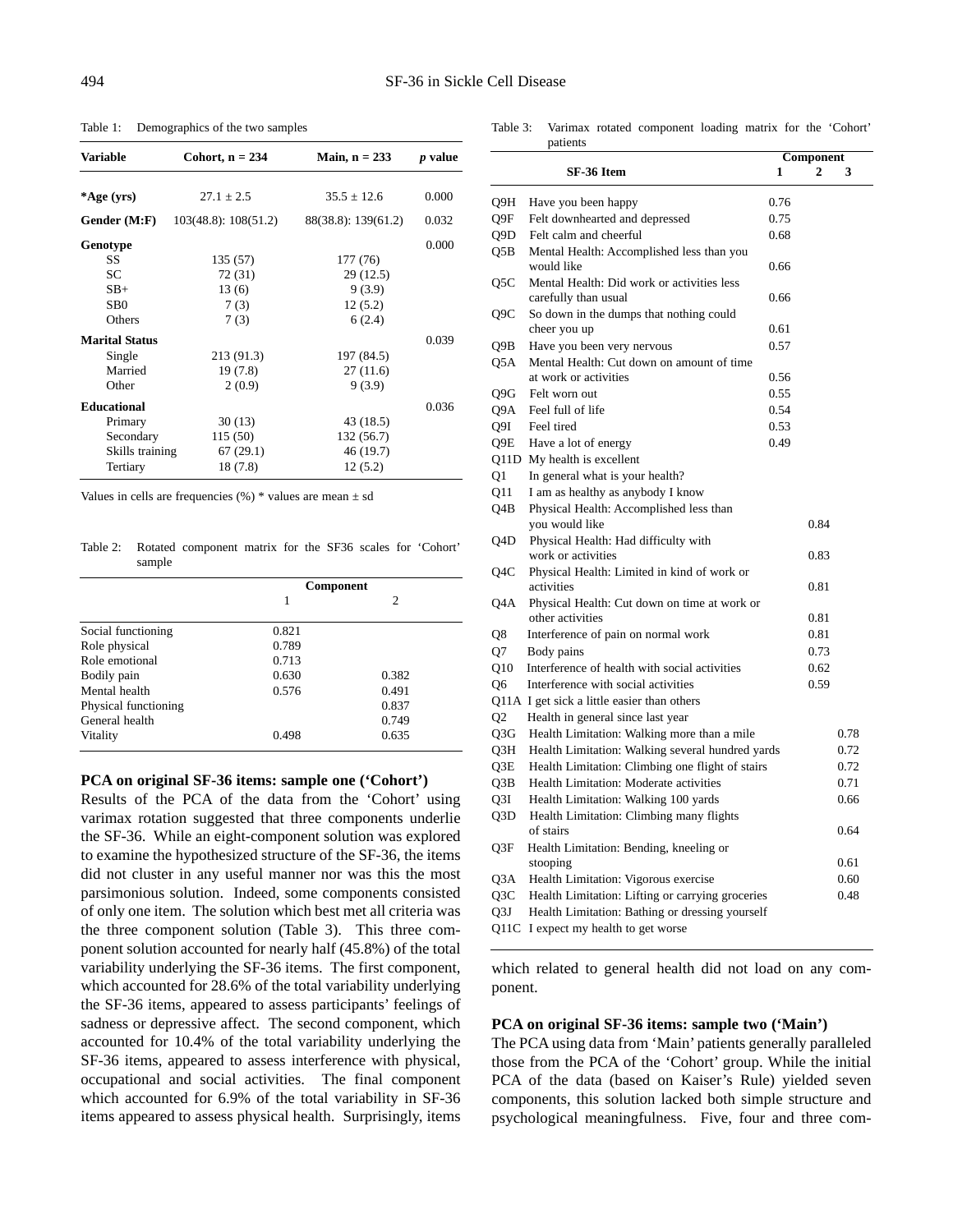ponents were also explored. Of these PCAs, the three component solution best met the criteria established for determining the number of components to keep (Table 4). This

Table 4: Varimax rotated component loading matrix for the 'Main' patients

|            | SF-36 Item                                                                                | Component<br>1 | 2    | 3            |
|------------|-------------------------------------------------------------------------------------------|----------------|------|--------------|
| Q4B        | Physical Health: Accomplished less than<br>you would like                                 | 0.90           |      |              |
| 4D         | Physical Health: Had difficulty with work<br>or activities                                | 0.90           |      |              |
| Q4C        | Physical Health: Limited in kind of work<br>or activities                                 | 0.89           |      |              |
| Q4A        | Physical Health: Cut down on time at work<br>or other activities                          | 0.88           |      |              |
| Q8         | Interference of pain on normal work                                                       | 0.79           |      |              |
| Q7         | Body pains                                                                                | 0.67           |      |              |
| Q10<br>Q5A | Interference of health with social activities<br>Mental Health: Cut down on amount of     | 0.67           |      |              |
|            | time at work or activities                                                                | 0.62           |      |              |
| Q6         | Interference with social activities                                                       | 0.61           |      |              |
| Q5B        | Mental Health: Accomplished less than you<br>would like                                   | 0.61           |      |              |
| Q5C        | Mental Health: Did work or activities less<br>carefully than usual                        | 0.60           |      |              |
| Q2         | Health in general since last year                                                         |                |      |              |
| Q9F        | Felt downhearted and depressed                                                            |                | 0.76 |              |
| Q9H        | Have you been happy                                                                       |                | 0.74 |              |
| Q9E        | Have a lot of energy                                                                      |                | 0.74 |              |
| Q9D        | Felt calm and cheerful                                                                    |                | 0.73 |              |
| Q9A        | Feel full of life                                                                         |                | 0.73 |              |
| Q9G        | Felt worn out                                                                             |                | 0.67 |              |
| Q9I        | Feel tired                                                                                |                | 0.66 |              |
| Q9C        | So down in the dumps that nothing could                                                   |                |      |              |
|            | cheer you up                                                                              |                | 0.66 |              |
| Q9B        | Have you been very nervous                                                                |                | 0.60 |              |
|            | Q11B I am as healthy as anybody I know                                                    |                | 0.51 |              |
|            | Q11A I get sick a little easier than others                                               |                | 0.50 |              |
| Q1         | Q11D My health is excellent<br>In general what is your health?                            |                | 0.49 |              |
|            | Q11C I expect my health to get worse                                                      |                |      |              |
| O3H        | Health Limitation: Walking several                                                        |                |      |              |
|            | hundred yards                                                                             |                |      | 0.81         |
| Q3I        | Health Limitation: Walking 100 yards                                                      |                |      | 0.79         |
| Q3E        | Health Limitation: Climbing one flight of stairs                                          |                |      | 0.77         |
| Q3C        | Health Limitation: Lifting or carrying groceries                                          |                |      | 0.75         |
| Q3J<br>Q3B | Health Limitation: Bathing or dressing yourself<br>Health Limitation: Moderate activities |                |      | 0.69         |
| Q3G        | Health Limitation: Walking more than a mile                                               |                |      | 0.69<br>0.67 |
| Q3D        | Health Limitation: Climbing many flights                                                  |                |      |              |
|            | of Stairs                                                                                 |                |      | 0.62         |
|            | Q3F Health Limitation: Bending, kneeling or stooping                                      |                |      | 0.61         |
|            | Q3A Health Limitation: Vigorous exercise                                                  |                |      | 0.48         |
| Q3C        | Health Limitation: Lifting or carrying groceries                                          |                |      |              |
| Q3J        | Health Limitation: Bathing or dressing yourself                                           |                |      |              |
| Q11C       | I expect my health to get worse                                                           |                |      |              |
|            |                                                                                           |                |      |              |

three-component solution accounted for approximately 54.5% of the total variability in the SF-36 items. These three components were quite similar to those found within the 'Cohort' group. The first component, which accounted for 36.1% of the total variability in SF-36 items, appeared to assess interference with physical, occupational and social activities. The second component, which accounted for 11.5% of the total variability in SF-36 items, appeared to measure a combination of sad affect and general health. The third component which accounted for 6.9% of the total variability in SF-36 items appeared to assess physical health. Consistent with the PCA for 'Cohort' sample, several very general items which related to past and future perceptions of health did not load on any specific component.

#### **DISCUSSION**

In psychosocial and medical sciences, many psychosocial constructs are measured by means of health status questionnaires. Principal components and factor analysis are one of the most commonly used procedures in the development and evaluation of psychological measures (23). The aim may be either pure data reduction, assessment of the structure (dimensions) underlying the questionnaire or investigating whether the questionnaire shows the same dimensions across different groups (structural reliability). When no clear-cut ideas about the factor structure (number of dimensions and their mutual associations) exist, the factor structure of an instrument can best be investigated by means of exploratory factor or principal components analysis (26).

In this study, exploratory principal components analysis was applied to study the component structure of the SF-36 in two distinct subgroups of the Jamaican sickle cell disease population.

The first step of this process was to follow the steps set out by Ware *et al* (21). In both samples, these criteria were clearly rejected. Only one component was seen to underlie the SF-36 subscales within the 'Main' sample. Even though the 'Cohort' sample showed a two-component structure, the subscales loading on to each component were clearly different than what was proposed by Ware *et al*.

The next step was to conduct the PCA on the original items of the SF-36. Whereas the initial solutions showed eight and seven components for the 'Cohort' and 'Main' samples respectively, these were not the most parsimonious solutions. For each sample, the subscales initially defined as 'role physical', 'bodily pain' and 'social functioning' clustered together on one component and 'vitality' and 'mental health' clustered together on the second. The last few components had items from the original 'physical functioning' subscale and it made no intuitive sense for those items to load separately on three components. Hence a three-component model was defined as the most parsimonious solution for each sample.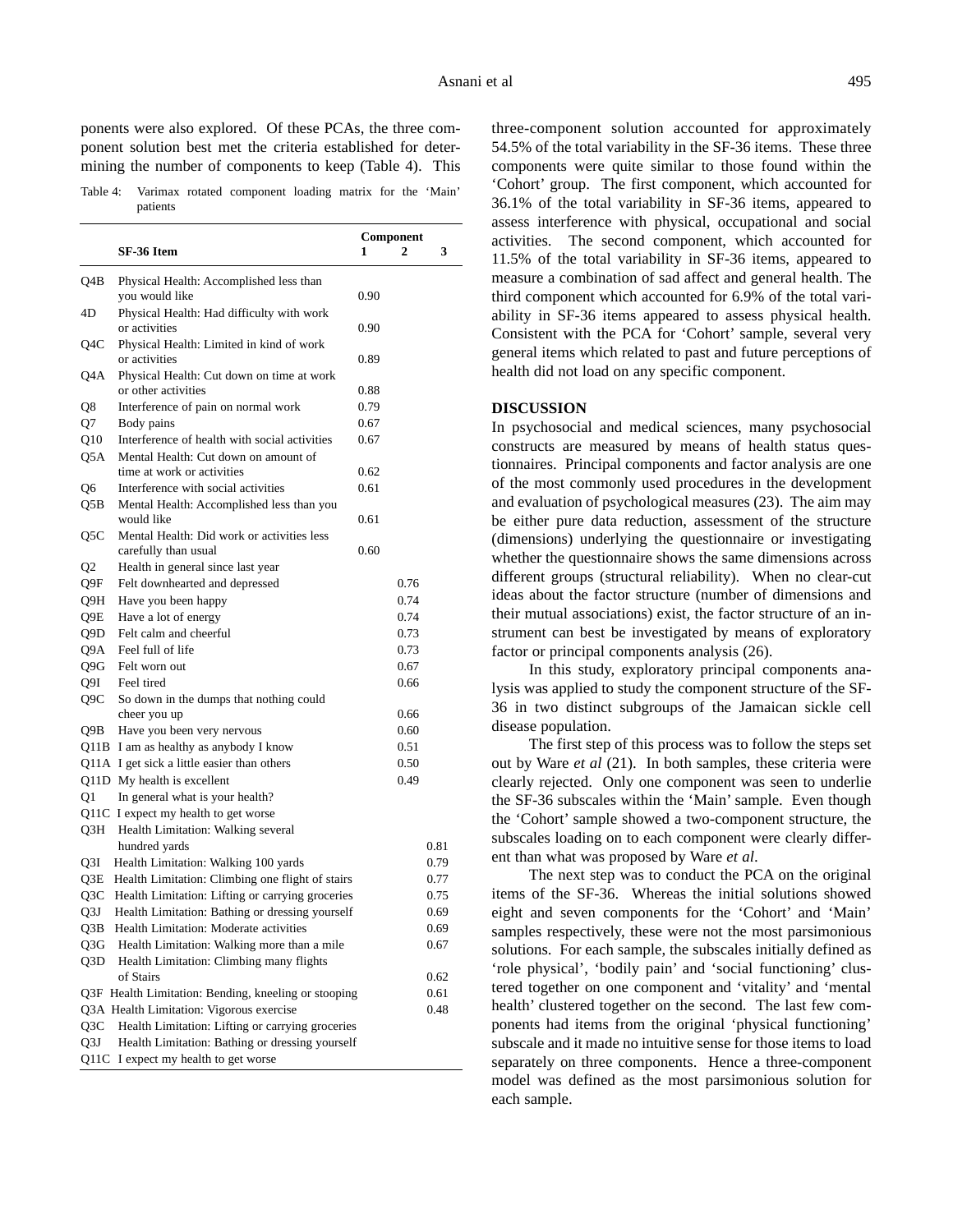These three components were labelled "Role limitations", "Mental health" and "Physical health". The veracity of these findings was strengthened as the results of the initial PCA were replicated by using two independent samples of sickle cell patients. These findings were in opposition to other research on the dimensional structure of the SF-36. While other studies have found two underlying dimensions (19) in this population, three clear dimensions were seen. One possible reason for this discrepancy is that many of these previous studies have subjected scores on the SF-36 subscales to principal components analysis (PCA) or factor analysis (FA) rather than the individual SF-36 items. Use of sub-scale scores in PCA or FA may be questioned as such a strategy assumes a clustering of items on sub-scales which have not been empirically verified.

Keller *et al* (27) applied structural equation modelling techniques to the SF-36 identifying three second order factors which are subsumed under a single third order factor. This can be seen to be quite similar to what has been shown in this study.

Despite the similarities between the PCAs for the two samples, there were two notable differences. First, three of the SF-36 items (5A, 5B and 5C) which loaded on the 'mental health' component in the 'Cohort' sample loaded on the 'role limitations' component in the 'Main'sample. These three SF-36 items related to either limiting activities due to problems or taking less care with work or activities. It is possible that the 'Main' patients did not distinguish between the impact of physical and emotional problems on their work and daily activities. Alternatively, this switching of components may simply be due to small variations in the magnitude of the inter-correlation of items between specific samples. Second, three items related to general health which did not cluster on any component of the 'Cohort' sample fell on the component which assessed 'mental health' in the 'Main' sample.

In summary, the data presented here indicate that the SF-36 has a component structure which is quite distinct from that initially proposed by creators of the SF-36. Whether this difference is due to differences in cultural and social norms or due to an effect of sickle cell disease will need to be explored in future research.

#### **ACKNOWLEDGEMENTS**

We would like to acknowledge all the patients who so willingly participated in the study.

#### **REFERENCES**

- 1. Wood-Dauphinee S. Assessing quality of life in clinical research: from where have we come and where are we going? J Clin Epidemiol 1999; **52:** 355–63.
- 2. Sanjuas Benito C. [Measuring quality of life: generic or specific questionnaires?]. Arch Bronconeumol 2005; **41:** 107–9.
- 3. Skevington SM. Advancing cross-cultural research on quality of life: observations drawn from the WHOQOL development. World Health Organisation Quality of Life Assessment. Qual Life Res 2002; **11:** 135–44.
- 4. Skevington SM, Lotfy M, O'Connell KA. The World Health Organization's WHOQOL-BREF quality of life assessment: psychometric properties and results of the international field trial. A report from the WHOQOL group. Qual Life Res 2004; **13:** 299–310.
- 5. Serjeant GR, Serjeant BE. Sickle Cell Disease. Third ed. Oxford: Oxford University Press; 2001.
- 6. Platt OS, Brambilla DJ, Rosse WF, Milner PF, Castro O, Steinberg MH et al. Mortality in sickle cell disease. Life expectancy and risk factors for early death. N Engl J Med 1994; **330:** 1639–44.
- 7. Wison Schaeffer JJ, Gil KM, Burchinal M, Kramer KD, Nash KB, Orringer E et al. Depression, disease severity, and sickle cell disease. J Behav Med 1999; **22:** 115–26.
- 8. Ohaeri JU, Shokunbi WA, Akinlade KS, Dare LO. The psychosocial problems of sickle cell disease sufferers and their methods of coping. Soc Sci Med 1995; **40:** 955–60.
- 9. Jacob E. The pain experience of patients with sickle cell anemia. Pain Manag Nurs 2001; **2:** 74–83.
- 10. Anie KA, Steptoe A, Bevan DH. Sickle cell disease: Pain, coping and quality of life in a study of adults in the UK. Br J Health Psychol 2002; **7:** 331–44.
- 11. Anie KA, Steptoe A. Pain, mood and opioid medication use in sickle cell disease. Hematol J 2003; **4:** 71–3.
- 12. Bodhise PB, Dejoie M, Brandon Z, Simpkins S, Ballas SK. Nonpharmacologic management of sickle cell pain. Hematology 2004; **9:** 235–7.
- 13. Strickland OL, Jackson G, Gilead M, McGuire DB, Quarles S. Use of focus groups for pain and quality of life assessment in adults with sickle cell disease. J Natl Black Nurses Assoc 2001; **12:** 36–43.
- 14. Kater AP, Heijboer H, Peters M, Vogels T, Prins MH, Heymans HS. Quality of life in children with sickle cell disease in Amsterdam area. Ned Tijdschr Geneeskd 1999; **143:** 2049–53.
- 15. McClish DK, Penberthy LT, Bovbjerg VE, Roberts JD, Aisiku IP, Levenson JL et al. Health related quality of life in sickle cell patients: The PiSCES project. Health Qual Life Outcomes 2005; **3:** 50.
- 16. Ware JE, Jr., Sherbourne CD. The MOS 36-item short-form health survey (SF-36). I. Conceptual framework and item selection. Med Care 1992; **30:** 473-83.
- 17. Ware JE, Jr. SF-36 health survey update. Spine 2000; **25:** 3130–9.
- 18. McHorney CA, Ware JE, Jr., Raczek AE. The MOS 36-Item Short-Form Health Survey (SF-36): II. Psychometric and clinical tests of validity in measuring physical and mental health constructs. Med Care 1993; **31:** 247–63.
- 19. Ware JE, Jr., Kosinski M, Gandek B, Aaronson NK, Apolone G, Bech P The factor structure of the SF-36 Health Survey in 10 countries: results from the IQOLA Project. International Quality of Life Assessment. J Clin Epidemiol 1998; **51:** 1159–65.
- 20. Jenkinson C, Coulter A, Wright L. Short form 36 (SF36) health survey questionnaire: normative data for adults of working age. BMJ 1993; **306:** 1437–40.
- 21. Ware Jr. JE, Gandek B. Methods for Testing Data Quality, Scaling Assumptions, and Reliability: The IQOLA Project Approach. J Clinical Epidemiol 1998; **1:** 945–52.
- 22. Ware JE, Kosinski M, JE. D. How to Score Version 2 of the SF-36 Health Survey: QualityMetric Incorporated; 2000.
- 23. Floyd F, Widaman K. Factor Analysis in the Development and Refinement of Clinical Assessment Instruments. Psychological Assessment 1995; **7:** 286–99.
- 24. Zwick W, Velicer W. Comparison of five rules for determining the number of components to retain. Psychological Bulletin 1986; **99:** 432–42.
- 25. Scott KM, Sarfati D, Tobias MI, Haslett SJ. A challenge to the crosscultural validity of the SF-36 health survey: factor structure in Maori,